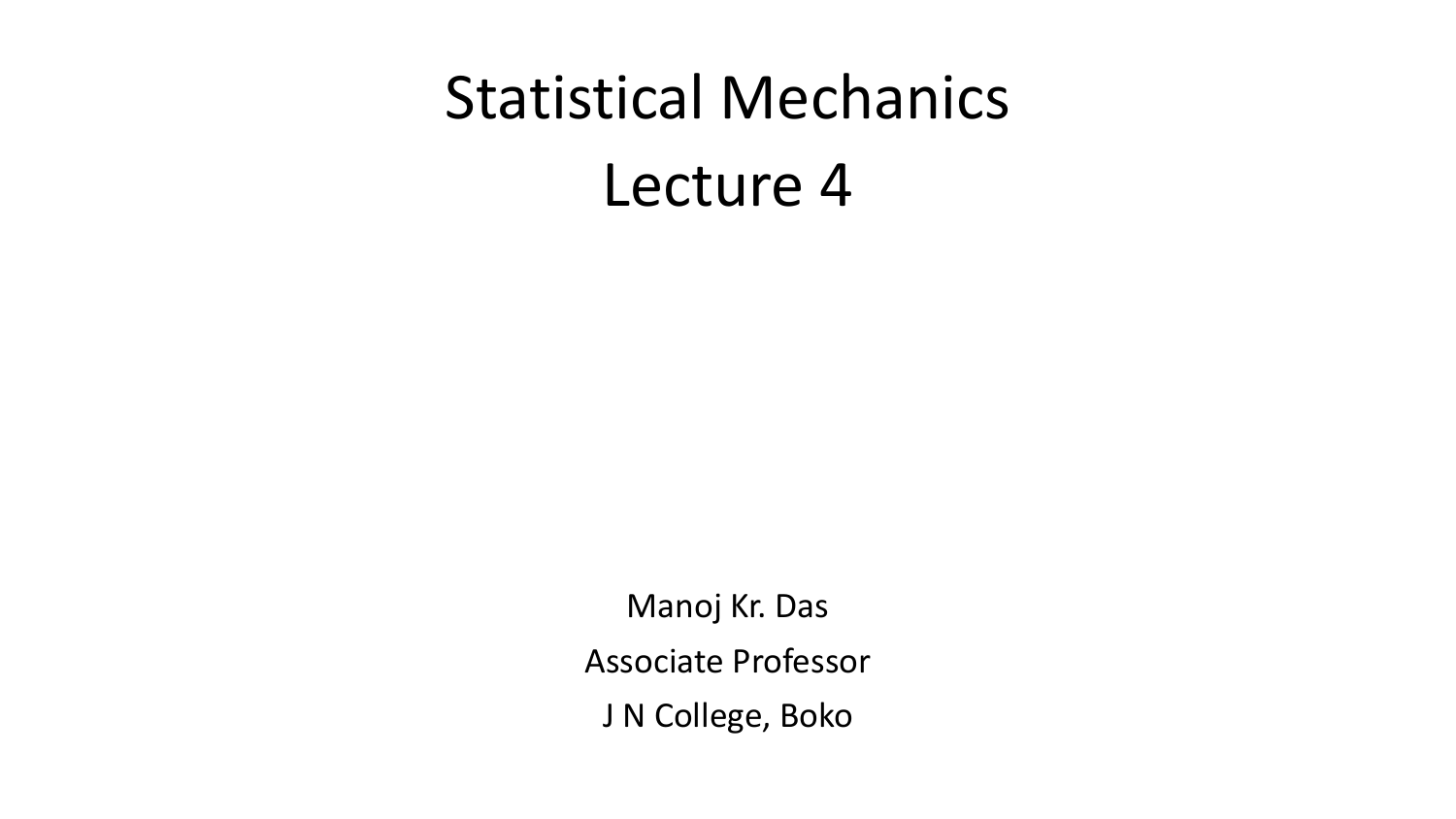# **Postulates of Classical Statistical Mechanics:**

Statistical mechanics is concerned with the properties of matter in equilibrium. The aim of statistical mechanics is to derive all the equilibrium properties of a macroscopic molecular system from the laws of molecular dynamics. Thus it aim to derive not only the general laws of thermodynamics but also the specific thermodynamic functions of a given system. Statistical mechanics doesnot describe how a system approaches equilibrium, nor does it determine whether a system can ever be found to be in equilibrium. It just states what the equilibrium situation is for a given system.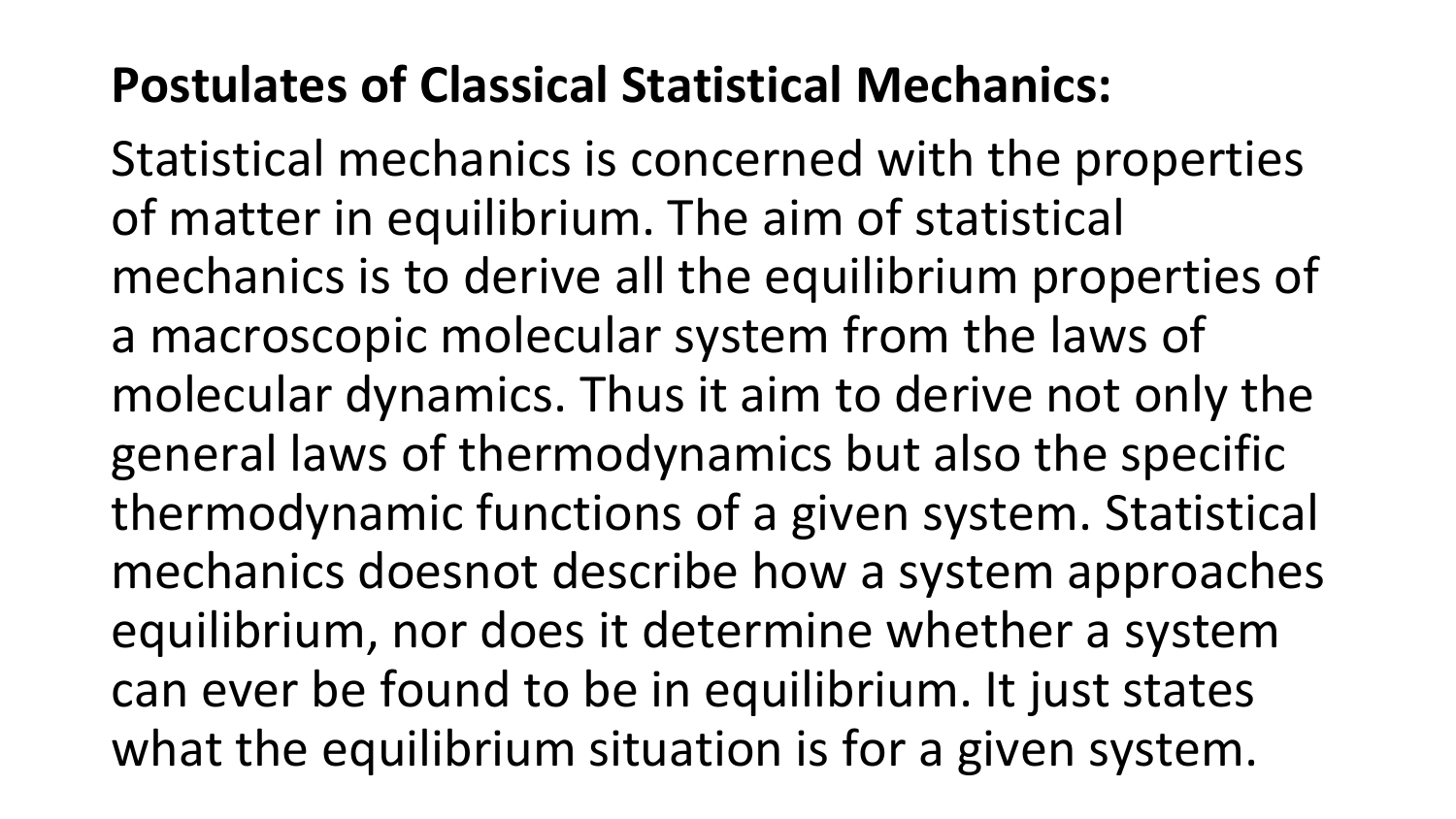We consider a classical system composed of a large number *N* molecules occupying a large volume *V*. These being enormously large numbers, It would be convenient to consider the system in the limit  $N \rightarrow \infty$ 

 $V \rightarrow \infty$ 

$$
\frac{V}{N} = v \rightarrow (i)
$$

Where the specific volume  $\nu$  is a given finite number.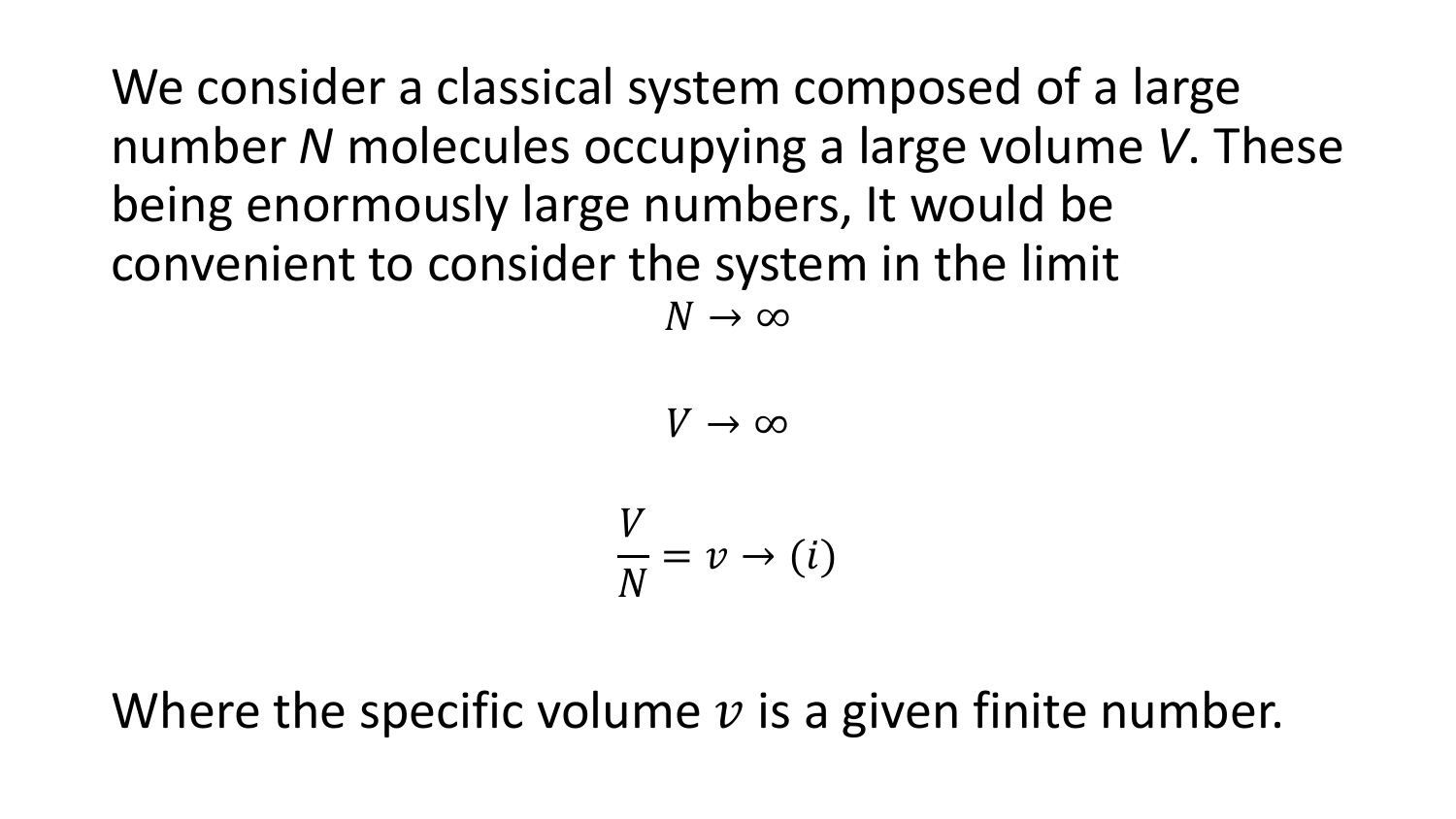A state of system is completely and uniquely defined by 3N canonical coordinates  $q_1, q_2, \cdots q_{3N}$  and 3N canonical momenta  $p_1, p_2, \cdots p_{3N}$  . These 6N variables are denoted collectively by  $(p, q)$ . The dynamics of the system is complexly contained in the  $H(p, q)$ , from which we may obtained the canonical equations of motion.

$$
\frac{\partial H(p,q)}{\partial p_i} = \dot{q_i} \rightarrow (ii)
$$

$$
\frac{\partial H(p,q)}{\partial q_i} = -\dot{p_i} \rightarrow (iii)
$$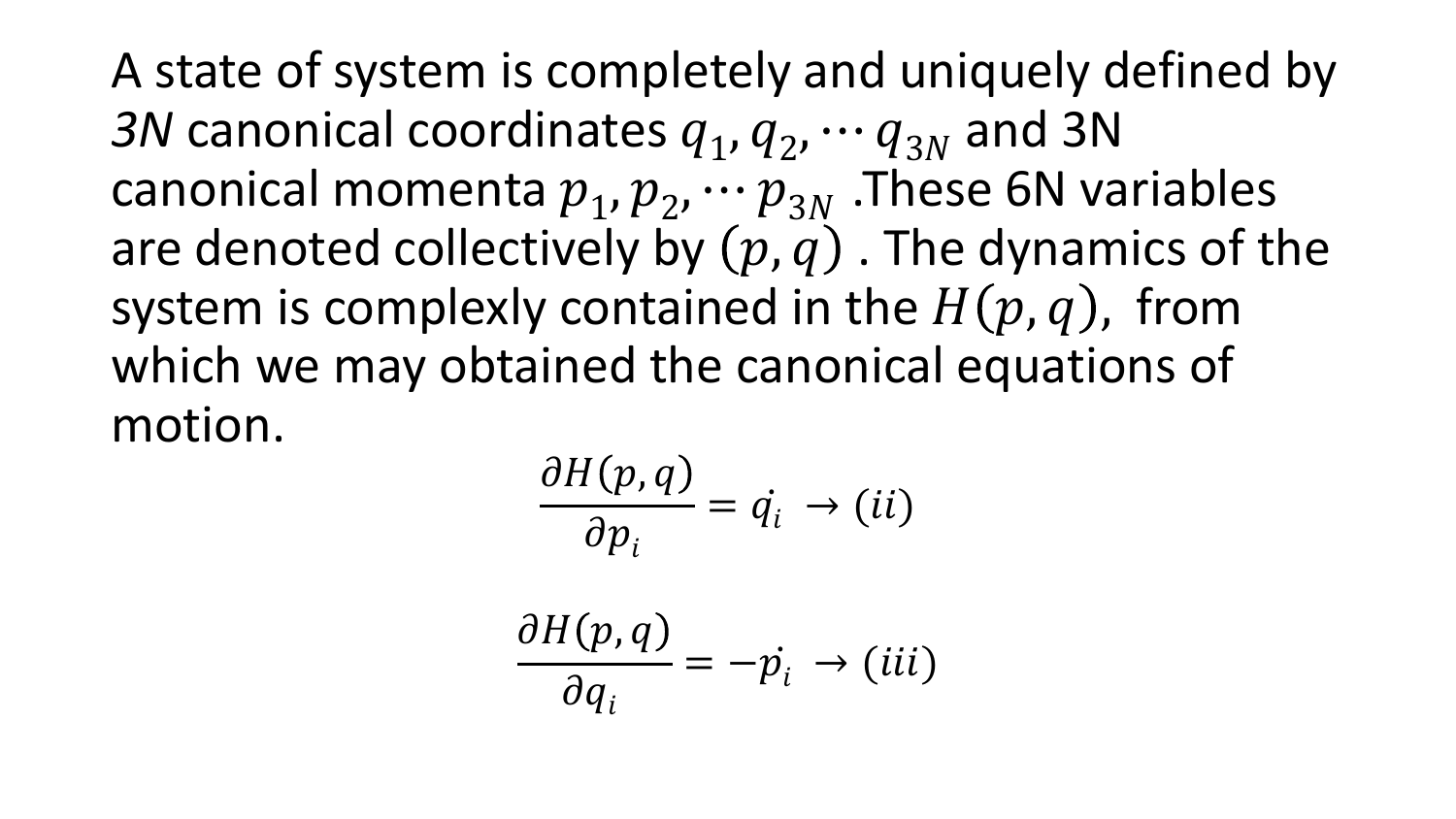Now it is convenient to introduced the *6N*-dimensional Γ–space of the system in which each point represents a state of the system. The locus of all points in Γ–space satisfying the condition  $H(p, q) = E$  defines a surface called the energy surface of energy  $E$ . As state of the system evolves in time according to equation (ii) & (iii) the representative point traces out a path in Γ–space. This path always stays on the same energy surface because by definition energy is conserved. In case of macroscopic we require that the system has N particles, a volume V and energy laying between the value  $E$  and  $E + \Delta$ .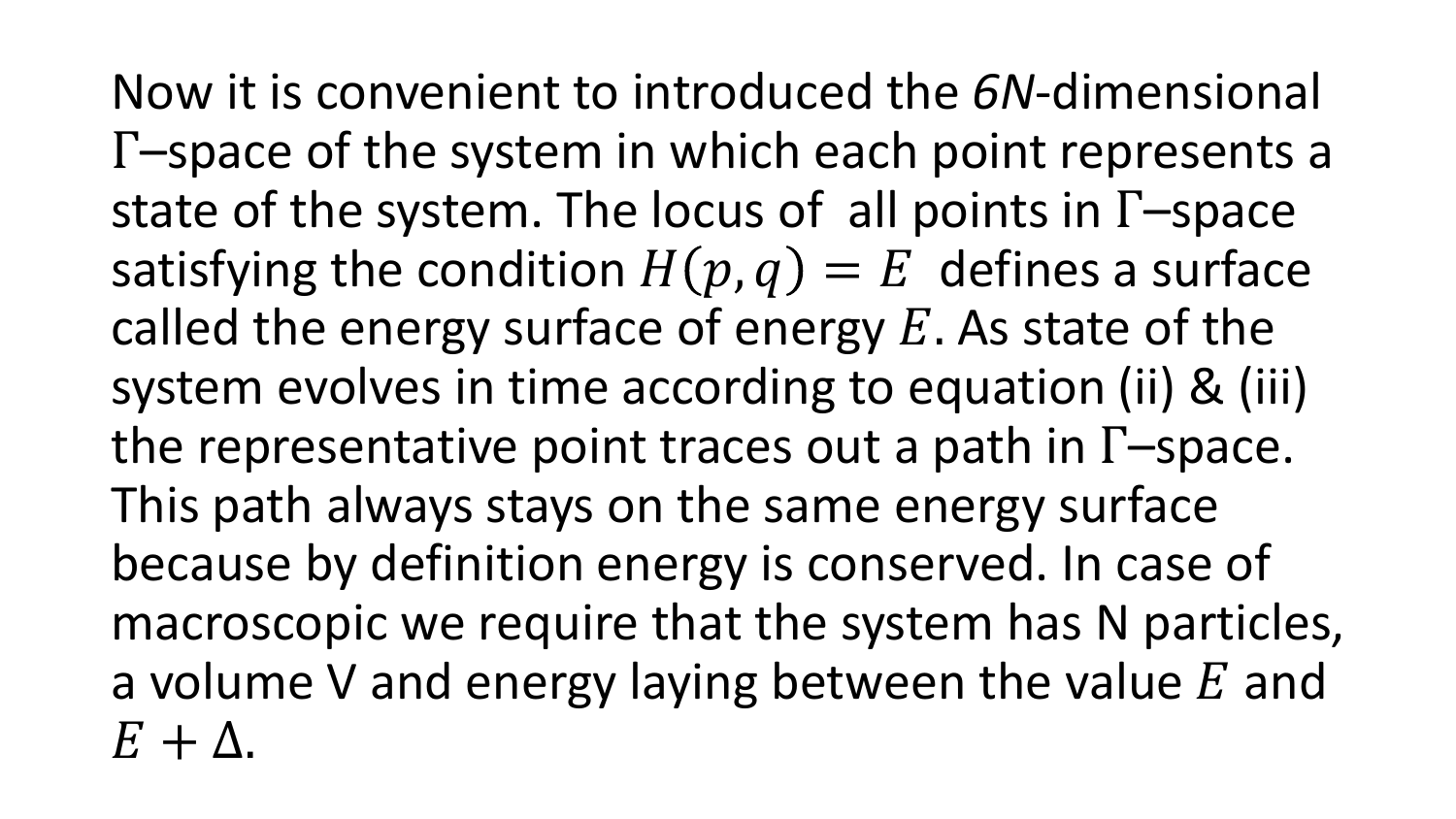An infinite number of states satisfy these conditions. Therefore we imagine not of a single system but of an infinite number of copies of same system existing in all possible states satisfying the given conditions. We are actually dealing with one of such system. It is shown by a distribution of points in Γ–space characterized by a density function  $\rho(p,q,t)$  defined is such a way that  $\rho(p,q,t)$   $d^{3N}p^d d^{3N}q =$  Number of points contained in volume element  $d^{3N}p d^{3N}q$  located at  $(p, q, )$  in  $\Gamma$ -space at instant *t*. We restrict our consideration to ensembles whose density function does not depends on time but depends on  $(p, q, )$ through Hamiltonian.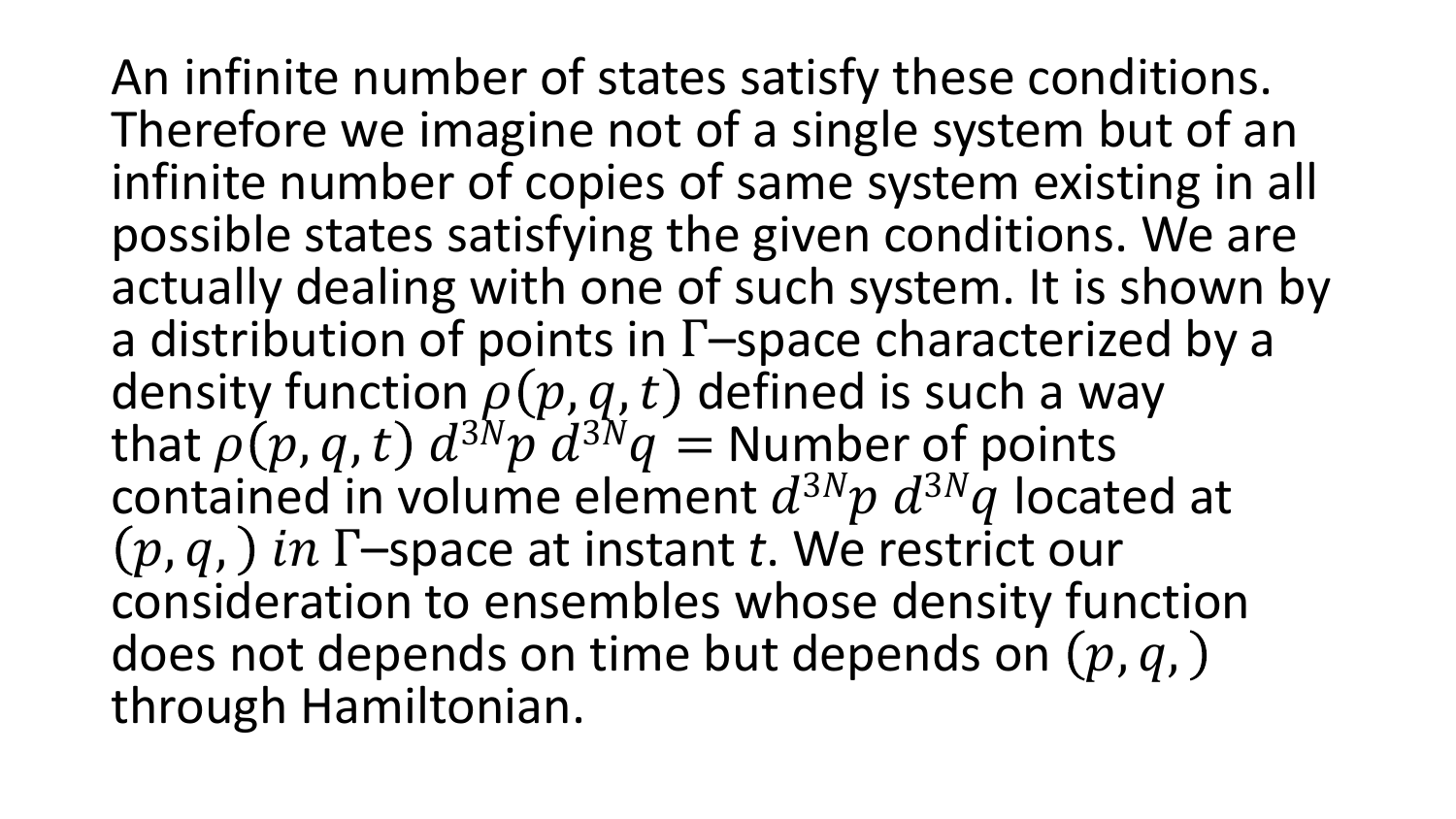That is

 $\rho(p,q) = \rho'[H(p,q)] \rightarrow (iv)$ Where  $\rho'(H)$  is given function of  $(H)$ Again

$$
\frac{\partial}{\partial t}\rho(p,q)=0\to(v)
$$

Hence the ensemble described by  $\rho(p, q)$  is same for all times.

The classical statistical mechanics is found on the postulate of equal a priori probability in which we considered the most probable value and ensemble average which are identical as  $N \to \infty$ .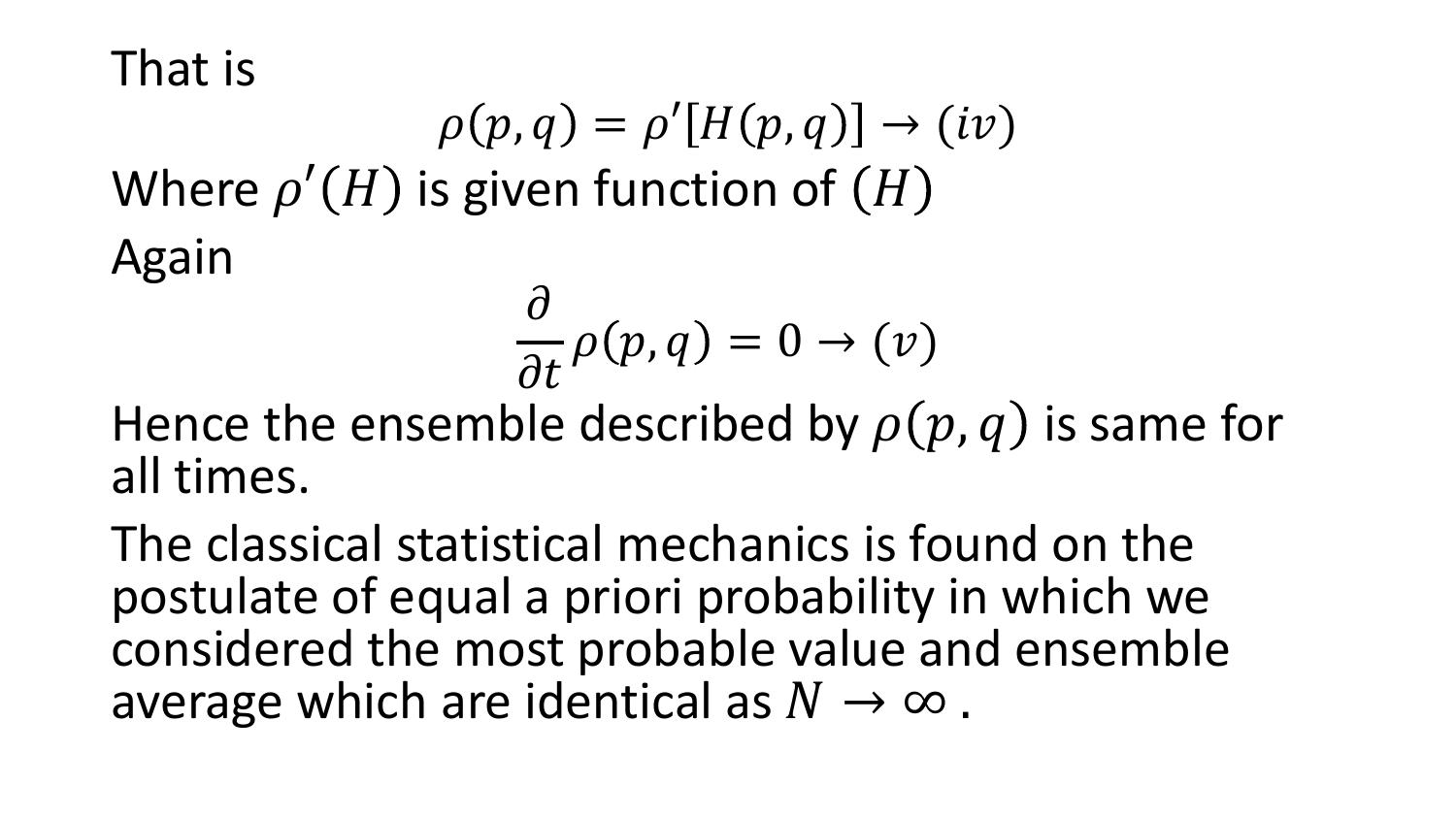## **Postulates of Quantum Statistical Mechanics:**

We know that nature obey quantum mechanics. In quantum mechanics , an observable of a system is a vector  $|\Psi|$  in the same Hilbert space. If  $|q\rangle$  is an eigen value of the position operator of small particle in the system then  $\langle q|\Psi\rangle \equiv \Psi(q)$  the wave function of the system in the $|\Psi\rangle$ . The wave function furnish the complete description of the state. At any instant of time, the wave function  $\Psi$  of a truly isolated system may be expressed as a linear superposition of a complete orthonormal set of stationay wave function  $\{\Phi_n\}$  as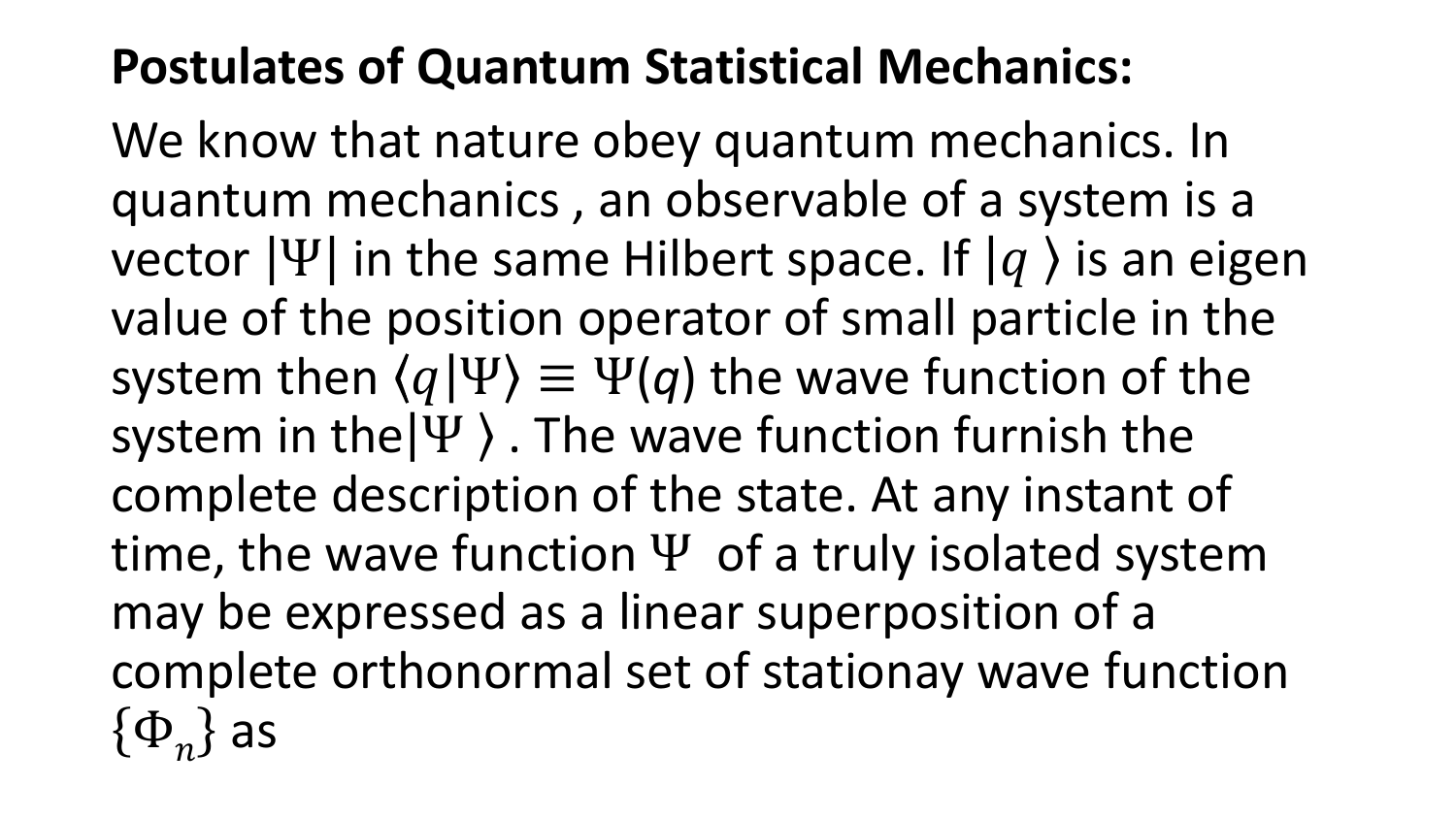$$
\Psi = \sum_{n} C_{n} \Phi_{n} \to (vi)
$$

Where  $C_n$  is a complex number and is generally a function of time. The index n states for a set of quantum number, which are eigen values of certain chosen dynamical operators of the system. The square modulus  $|C_n|$  $2$  is the probability that a measurement performed on the system will find it to have the quantum number n. In statistical mechanics we always deal with system that interact with external world. Thus we can regard the system plus external world as a true isolated system.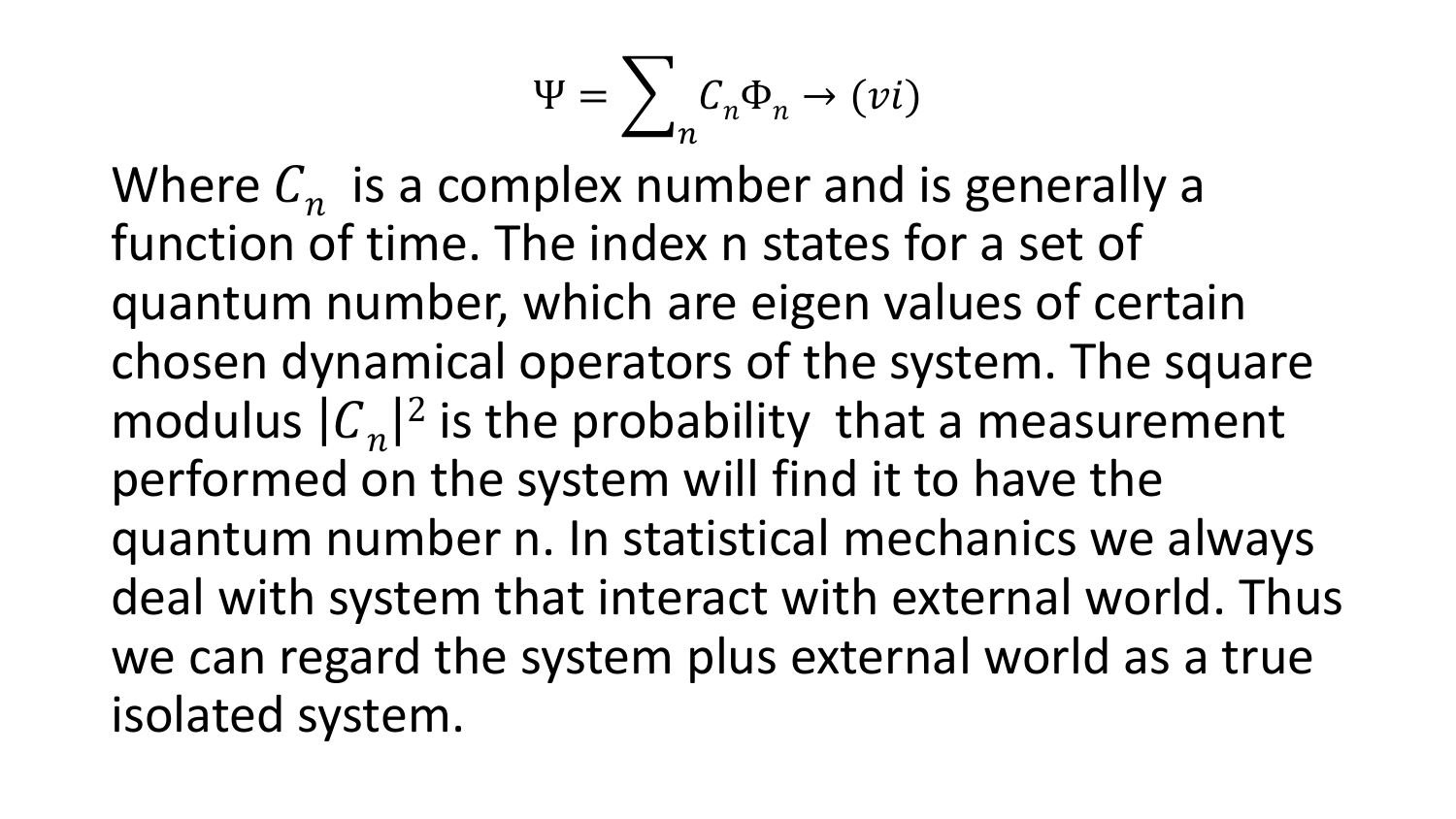The wave function  $\Psi$  for this whole system will depend on the both the coordinate of the system under consideration and coordinate of the external world. If  $\{\Phi_n\}$  denotes the complete set of orthogonal stationary wave functions of the system then  $\Psi$  is given by equation *(vi)* and  $C_n$  is interpreted as a wave function of the external world. It depends on external world as well as on the time.

Let  $\theta$  is an operator corresponding to an observable of the system. According to rule of quantum mechanics, the average result of a large number of measurement of the observable is instantaneously given by the expectation value as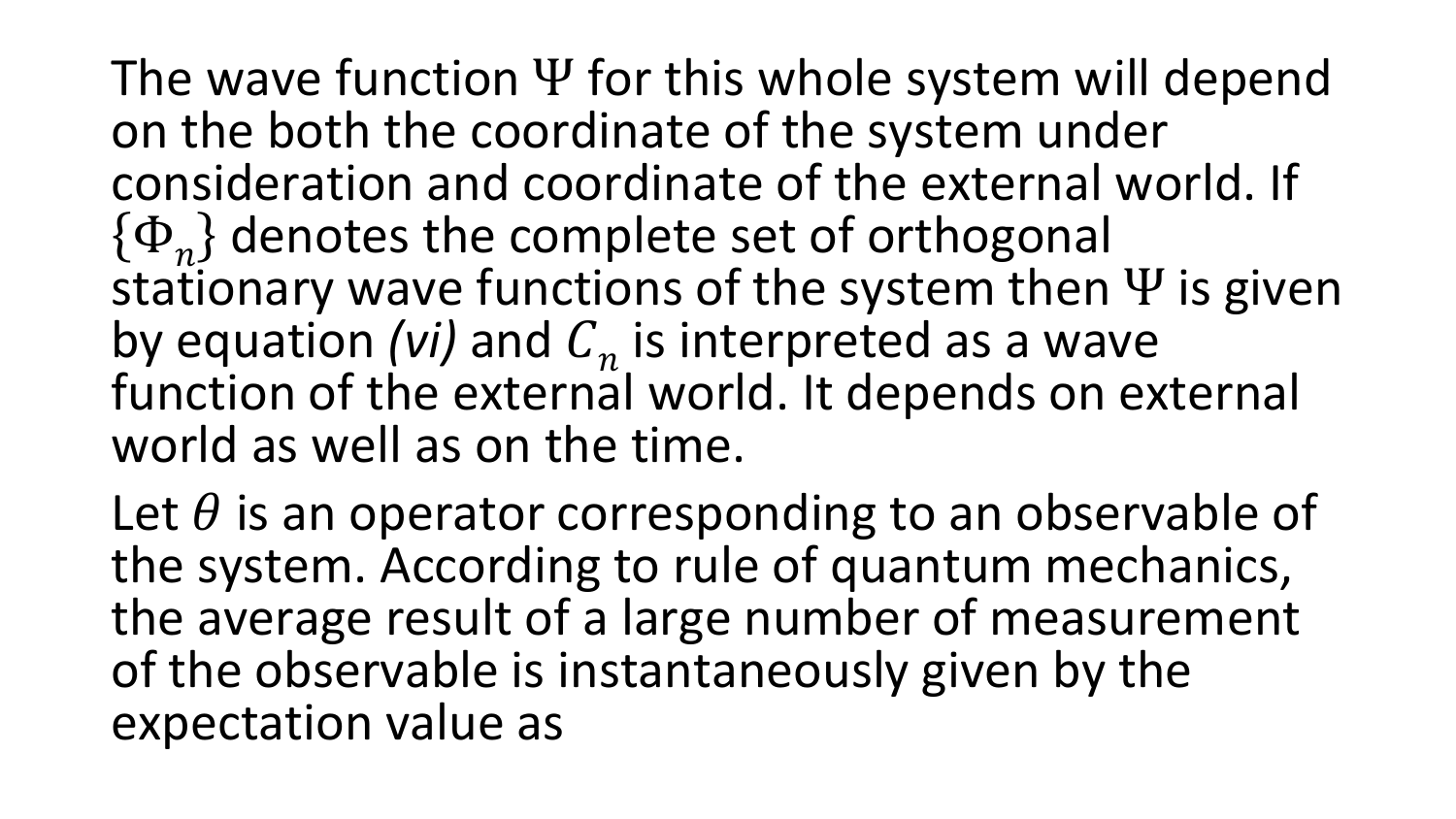$$
\frac{(\Psi, \theta(\Psi))}{(\Psi, \Psi)} = \frac{\sum_{n} \sum_{m} (C_{n}, C_{m}) \emptyset_{n} \theta(\emptyset_{m})}{\sum_{n} (C_{n}, C_{m})} \rightarrow (vii)
$$

Where  $(C_n, C_m)$  , the scaler product of the  $n^{th}$  and  $m^{th}$ wave function of external world is a function of time. The denominator is identical with  $(\Psi, \Psi)$  is independent of time, because the Hamiltonian of the system plus external world is Hermitian. When we actually measure an observable in the laboratory we measure not its instantons value, but a time average. Thus a directly measurable quantity is not equation  $(vii)$ , but the following quantity.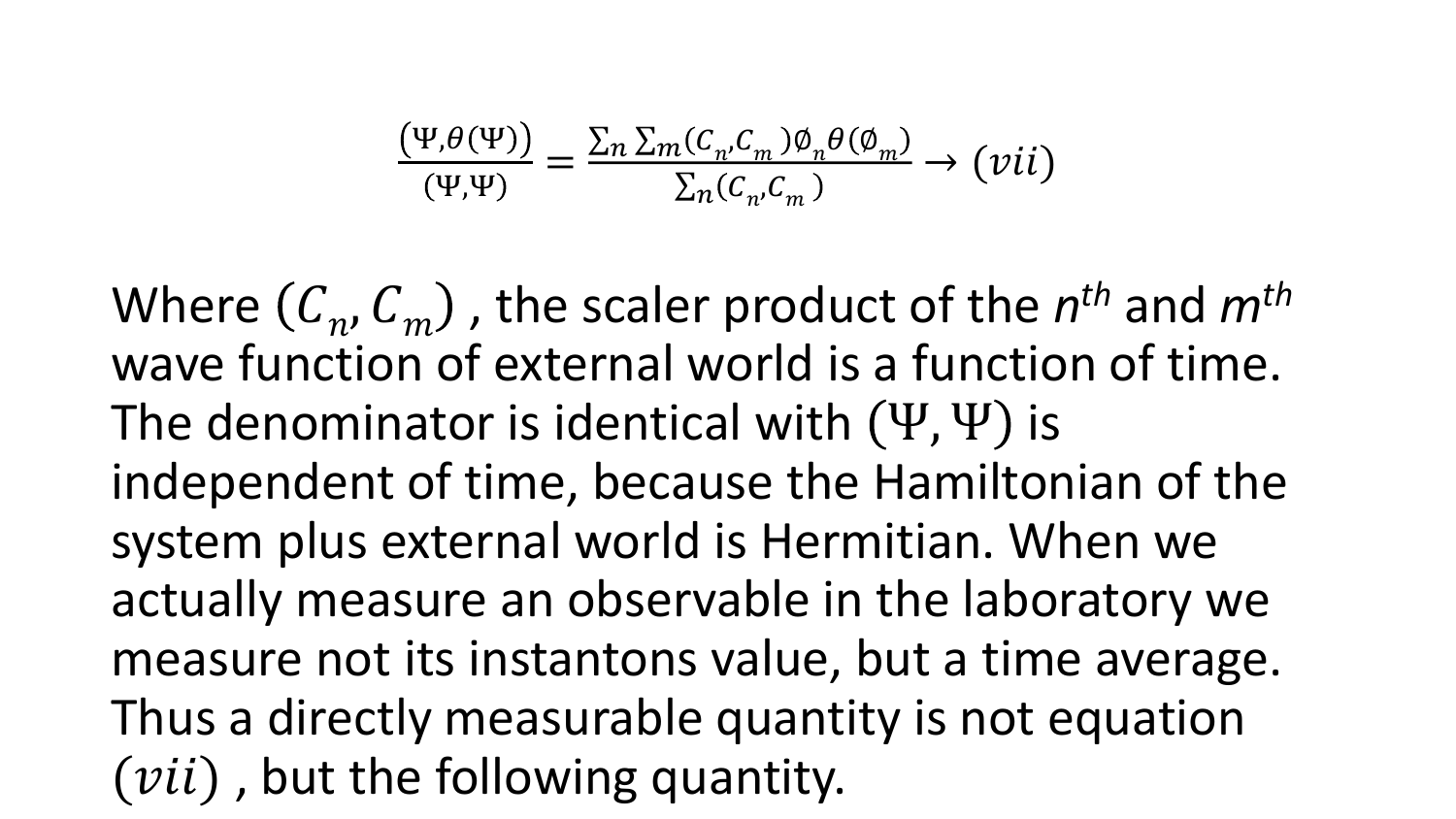$$
\langle \theta \rangle \equiv \frac{\overline{\left(\Psi, \theta\left(\Psi\right)\right)}}{\left(\Psi, \Psi\right)}
$$

$$
\langle \theta \rangle = \frac{\sum_{n} \sum_{m} (\overline{C_{n'} C_{m}}) \emptyset_{n} \theta (\emptyset_{m})}{\sum_{n} (\overline{C_{n'} C_{m}})} \rightarrow (viii)
$$

Where  $(\overline{C_n}, \overline{C_m})$  is the average of  $(C_n, C_m)$  over a time interval that is short compared to the resolving time of the measuring apparatus but long compared to molecular time. We also note that  $\sum_{n}$   $(\overline{C_n}, \overline{C_m})$  is identical with  $\sum_{n}$  ( $C_{n}$ ,  $C_{m}$ ), because the latter is independent of time.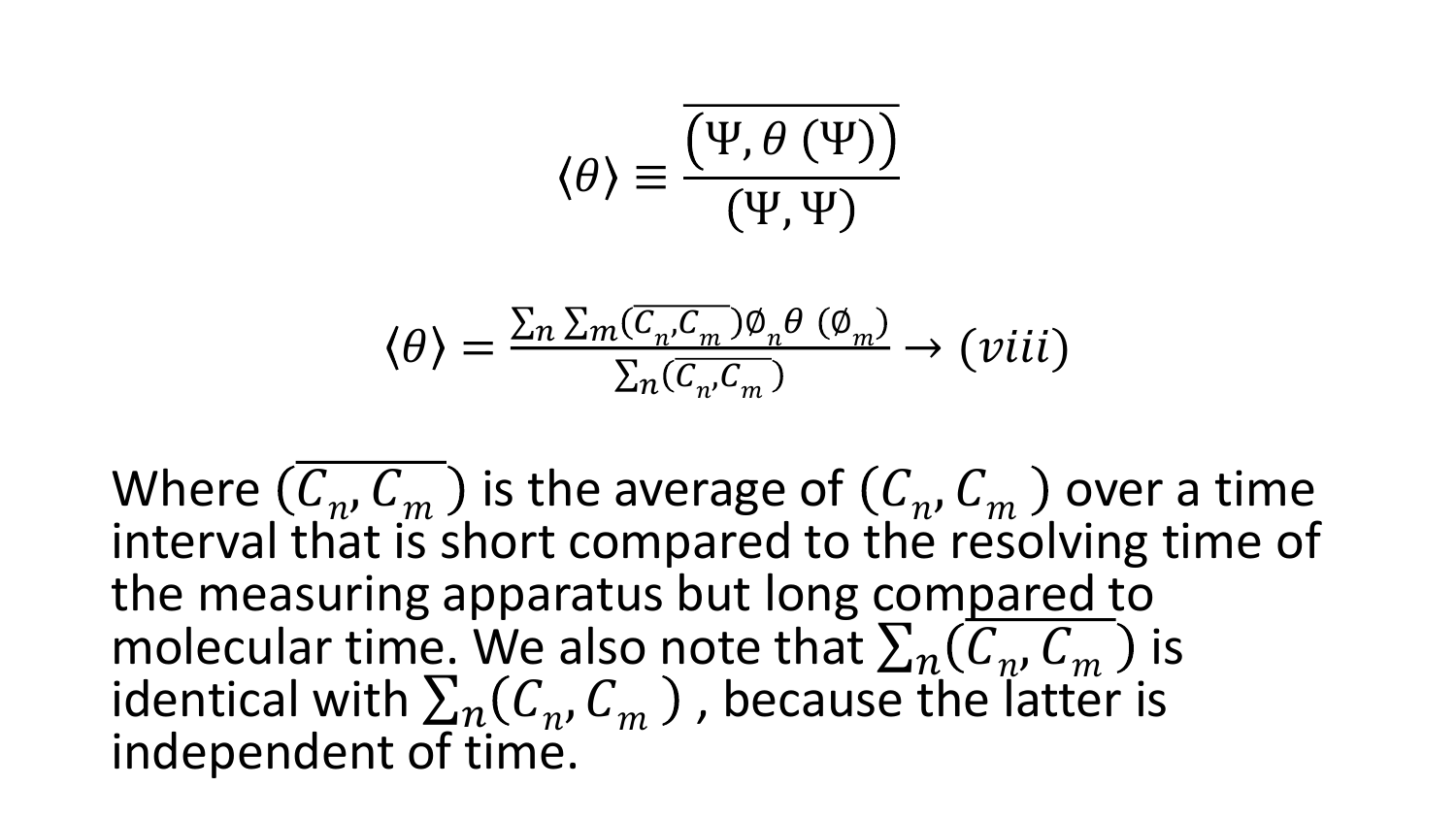The postulates of quantum statistical mechanics are postulates concerning the coefficient  $(C_n, C_m)$  where equation  $(viii)$  refers to a macroscopic observation of a macroscopic system in thermodynamic equilibrium.

Let us consider a macroscopic system which truly not isolated but interact weakly with external world. Let number of particle in the system is *N*, volume *V*, its energy lies in between E and  $E + \Delta$ . Let H be the Hamiltonian of the system. For a such it is convenient to choose a standard set of complete orthogonal wave function  $\{\Phi_n\}$  such that  $\Phi_n$  is a wave function of N particle contained in volume V and is an eigen function of *H* with eigen *E<sup>n</sup>* .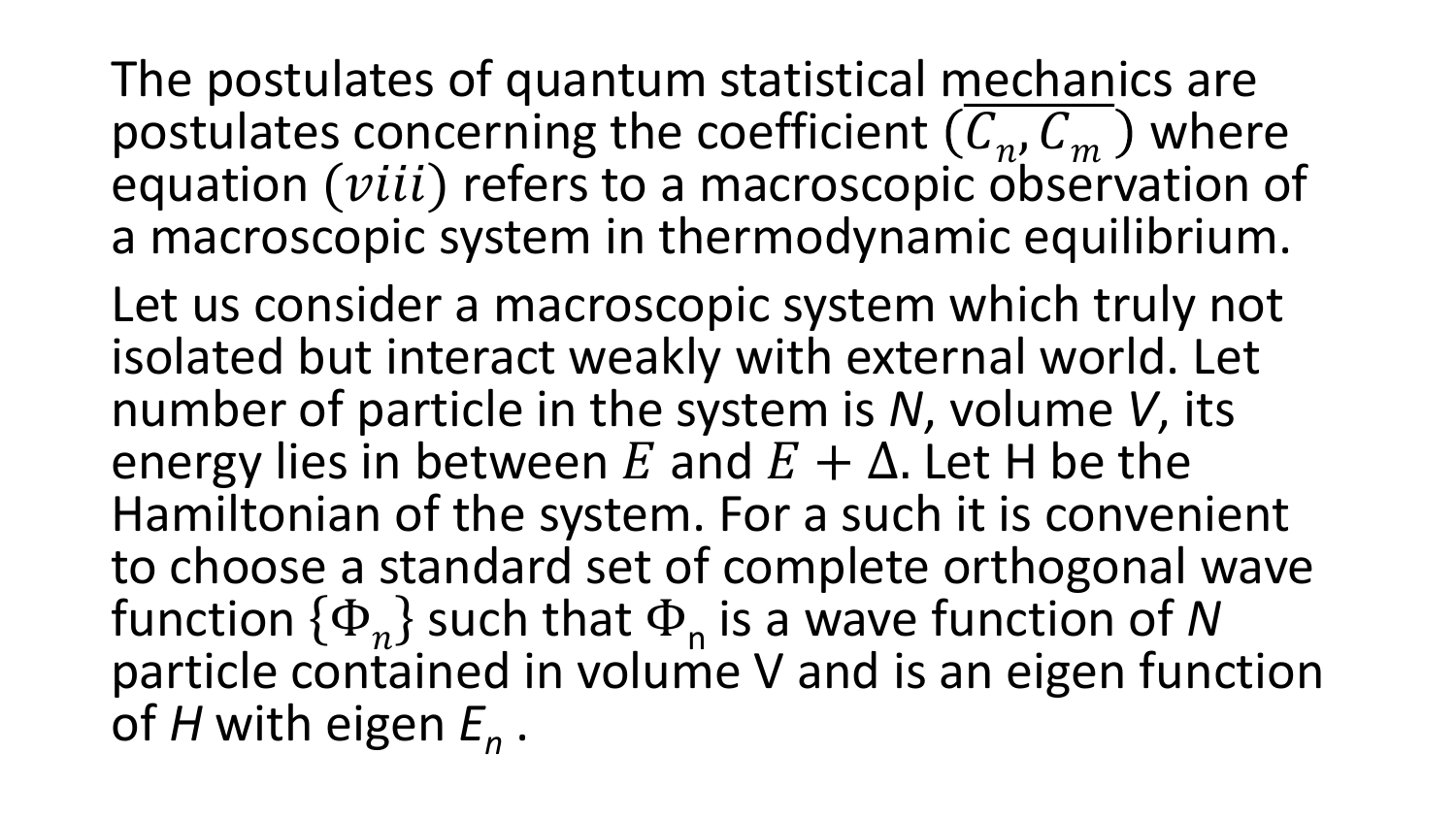$$
H\phi_n = E_n \phi_n \to (ix)
$$

The postulates of a quantum statistical mechanics are the statements of postulate of equal a priori probability as

$$
(\overline{C_n, C_m}) = 1 \text{ if } E < E_n < E + \Delta \rightarrow (x)
$$

$$
(\overline{C_n}, \overline{C_m}) = 0 \ otherwise \rightarrow (xi)
$$

And the other one is postulate of Random Phases as

$$
(\overline{C_n}, \overline{C_m}) = 0 \ (n \neq m) \rightarrow (xii)
$$

As a consequences of these postulates we may effectively regard the wave function of a system as given by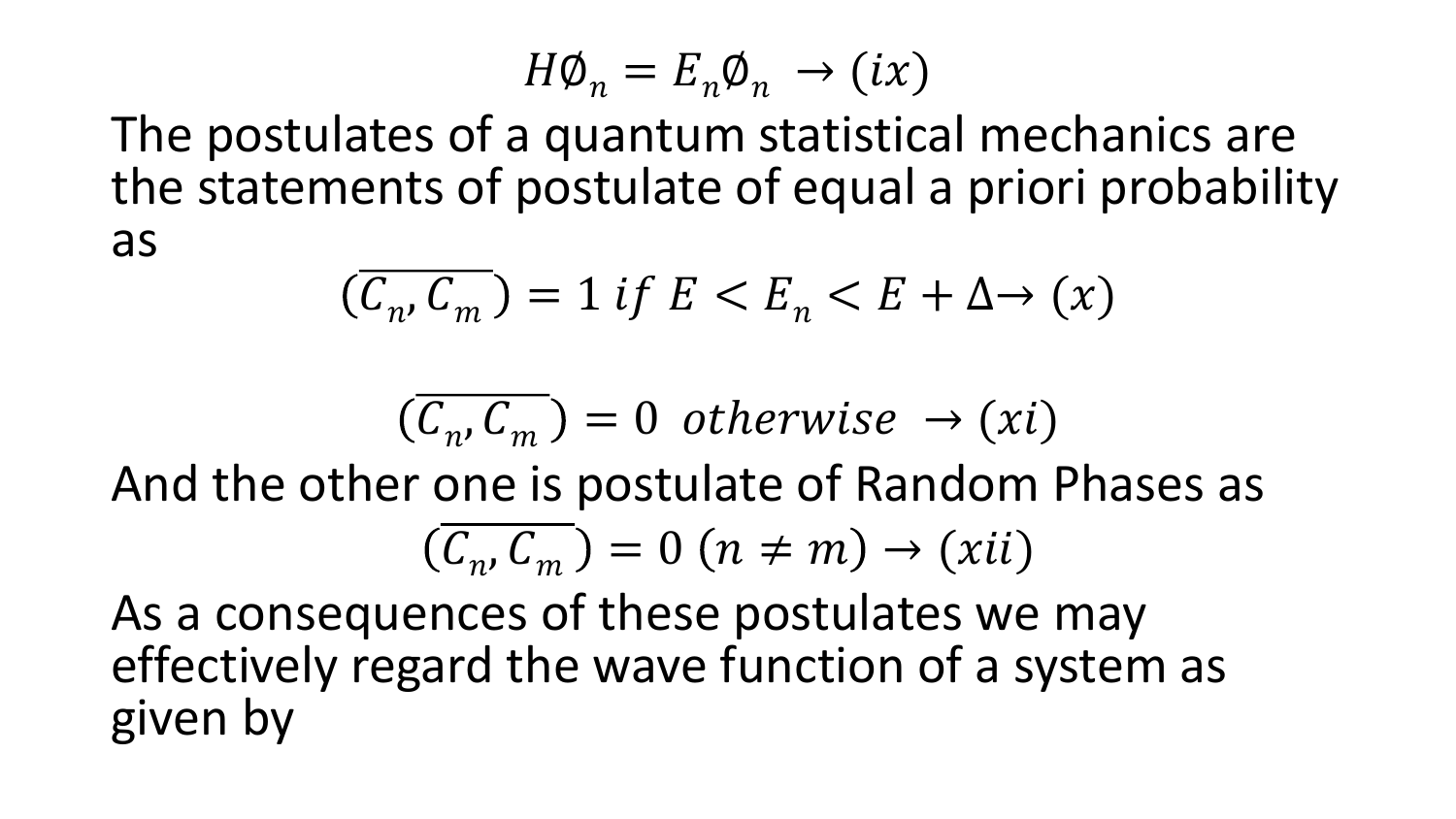$$
\Psi = \sum_{n} b_{n} \phi_{n} \rightarrow (xiii)
$$

Where

$$
|b_n|^2 = 1 \quad \text{if } E < E_n < E + \Delta \to (xiv)
$$

$$
|b_n|^2 = 0 \text{ otherwise } \rightarrow (xv)
$$

Where phases of the complex number  ${b_n}$  are random numbers. In this manner the effect of the external world is taken inti account in an average way.The observed value of an observable associated with the operator  $\theta$  is then given by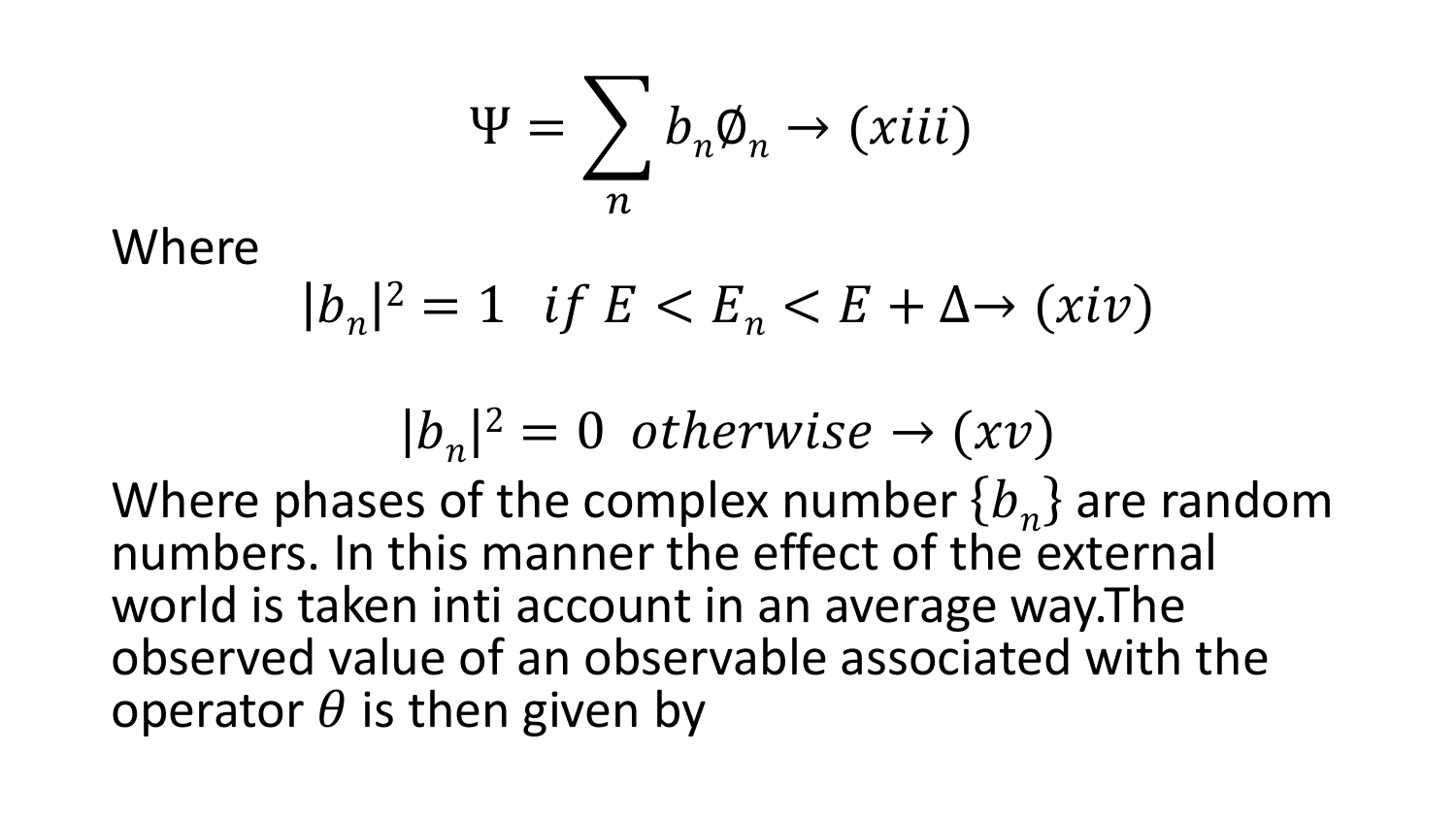$$
\langle \theta \rangle = \frac{\sum_{n} |b_n|^2 (\phi_n, \theta(\phi_n))}{\sum_{n} |b_n|^2} \to (xvi)
$$

This should be emphasized that this equation to be effectively valid the system must interact with the external world. The postulate of random phases implies that the state of a system in equilibrium may be regarded as an incoherent superposition of eigen states. It is possible to think of the system as one of the member of an infinite collection of systems, each of which is an eigen state whose wave function  $\varphi_n$ . Since these systems do not interfere with one another it is possible to form a mental picture of each system at a time.we may call this mental picture an ensemble.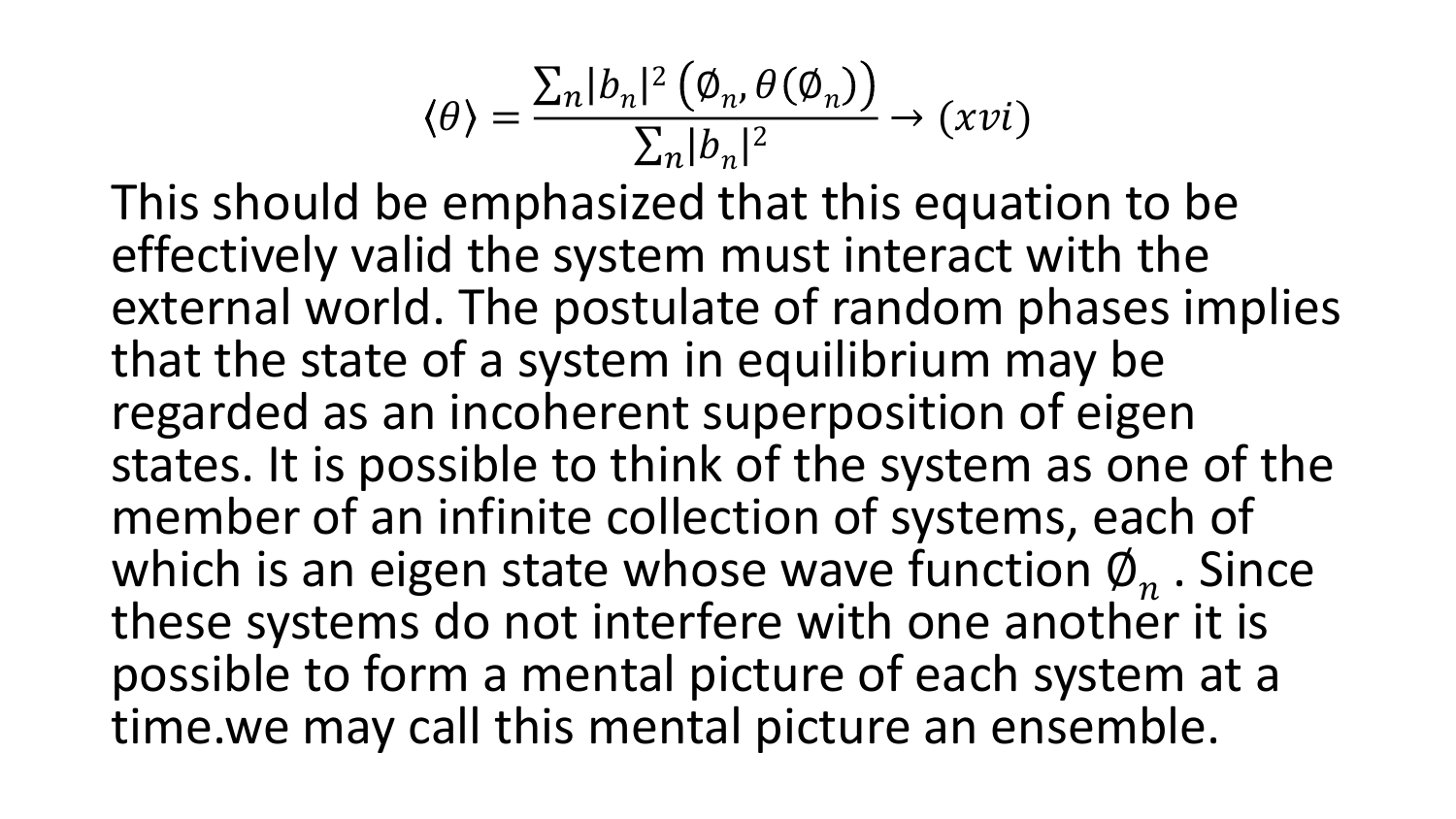The postulates of quantum statistical mechanics are to be regarded as working hypotheses whose justification lies in the fact that they lead to results in agreement. Such a point of view is not entirely satisfactory, because these postulates cannot be independent of , and should be derivable from the quantum mechanics of the molecular systems. The postulates of quantum statistical mechanics are more fundamental than the laws of thermodynamics. First the postulates of quantum statistical mechanics not only imply the laws of thermodynamics they also lead to definite formulas for all the thermodynamic functions of a substance. Second they are more directly related to molecular dynamics than are the laws of thermodynamics.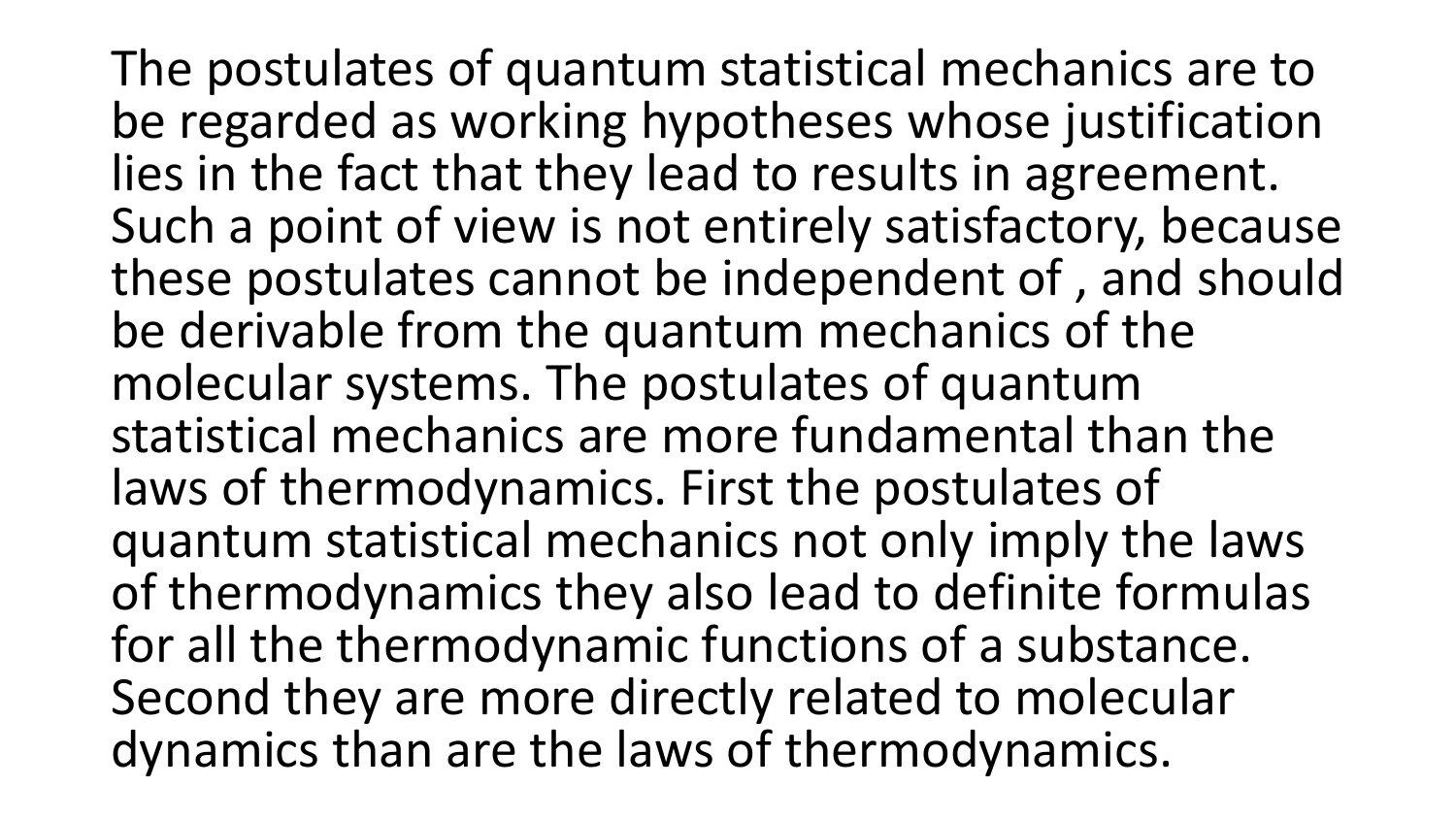# **Liouville Theorem:**

The dynamical state of a system at some instant of time can be represented by a point in the phase space. This point will not be stationary but will move along a definite trajectory which is determined from equation of motion.

$$
\dot{q_i} = \frac{\partial H}{\partial P_i}, \quad \dot{p}_i = -\frac{\partial H}{\partial q_i} \rightarrow (xvii)
$$

Where H is the Hamiltonian and  $i = 1,2,3, \dots$ .

As a result of this motion the density  $\rho$  of the system in phase space changes with time. To deduce  $\frac{\partial \rho}{\partial t}$  $\partial t$ at a given point in phase space is Liouville Theorem.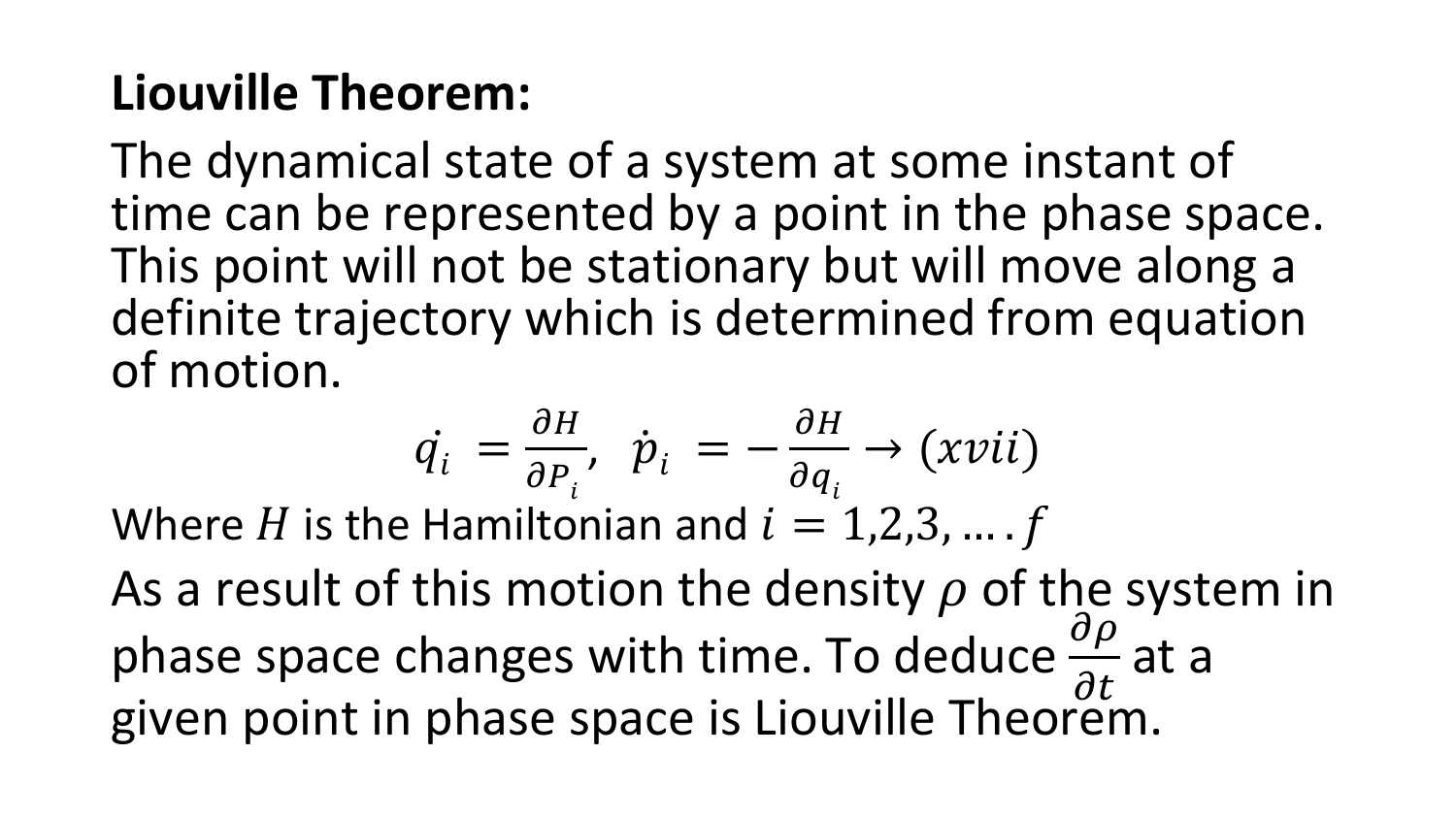This theorem is primarily concerned with defining a fundamental property of the phase space, the space of position and momenta coordinate in which the system represented by a point moves in time. The consist of two parts-

The first part states conservation of density in phase space i.e. the rate of change of density of phase point in phase space is zero i.e. $\frac{\partial \overline{\rho}}{\partial t}$  $\partial t$  $= 0$ 

The second part gives the conservation of extension in phase space i.e.  $\frac{d}{dt}$  $dt$  $dV$ ) = 0 or the volume at the disposal of a particular number of phase points is conserved throughout the phase space.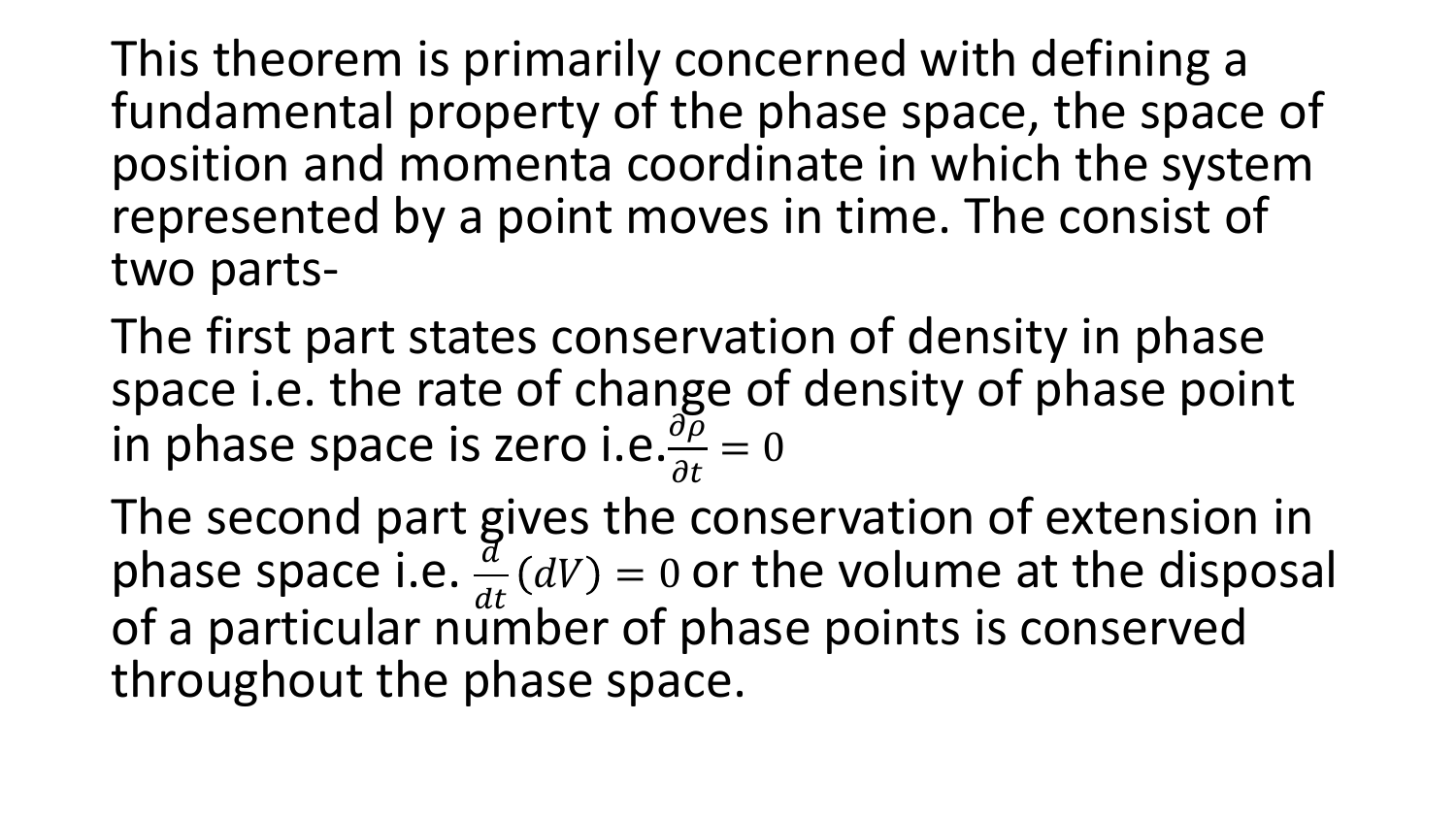Considering any fixed element of volume of phase space located between  $q_1 \& q_1 + \partial q_1$  … … . .  $q_f \& q_f + \partial q_f$  $\partial q_{f}$  ... ... ,  $p_{f}$  &  $p_{f}$  +  $\partial p_{f}$  . The number of system located in the volume  $(d q_1 \ldots dq_f; dp_1 \ldots dp_f)$ changes as coordinates and momenta of the system vary. In the time  $dt$  the change in number of system within the volume of phase space is given by  $\partial p$  $\partial t$  $dt(dq_1...dp_1)$ 

This changes is due to number of system in entering and leaving volume in time  $dt$ .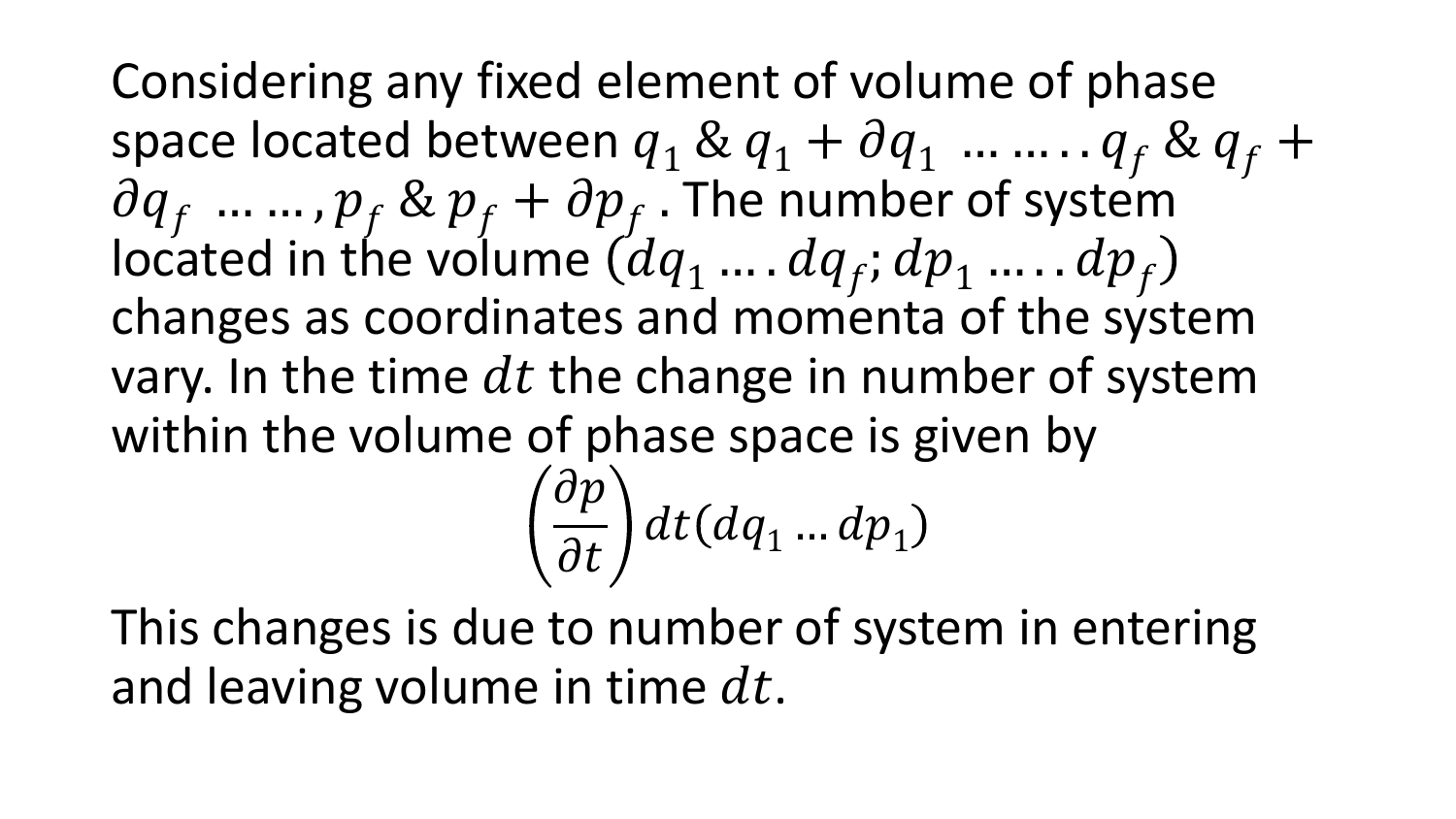The net increase in time  $dt$  number of system in this volume of phase space is then obtained by summing the net number of system entering the volume through all the faces labelled by  $q_1... q_f \& p_1... p_f$ . Hence  $\partial \rho$  $\partial t$  $dt\partial q_1\,...\,\partial q_f$  .  $\partial p_1\,...\,\partial p_f$  $=$   $\sum$  $i=1$  $\int$  $\rho$  $\dot{\partial q}_i$  $\partial q_i$  $+$  $\partial \dot{p_{i}}$  $\partial p_i^{\phantom{\dagger}}$  $+$  $\partial \rho$  $\partial q_i$  $\dot{q_i}$  +  $\partial \rho$  $\partial p_i^{\phantom{\dagger}}$  $\dot{p}_i^*$  || dt∂ $q_1^{}...$ ∂ $q_f^{}$ д $p_1^{}...$ д $p_f^{} \rightarrow (xviii)$ 

$$
\Rightarrow \frac{\partial \rho}{\partial t} = -\sum_{i=1}^{f} \left[ \rho \left( \frac{\partial \dot{p}_i}{\partial p_i} + \frac{\partial \dot{q}_i}{\partial q_i} \right) + \frac{\partial \rho}{\partial q_i} \dot{q}_i + \frac{\partial \rho}{\partial p_i} \dot{p}_i \right] \rightarrow (xix)
$$
  
Now  $\dot{q}_i = \frac{\partial H}{\partial p_i}$  &  $\dot{p}_i = -\frac{\partial H}{\partial q_i}$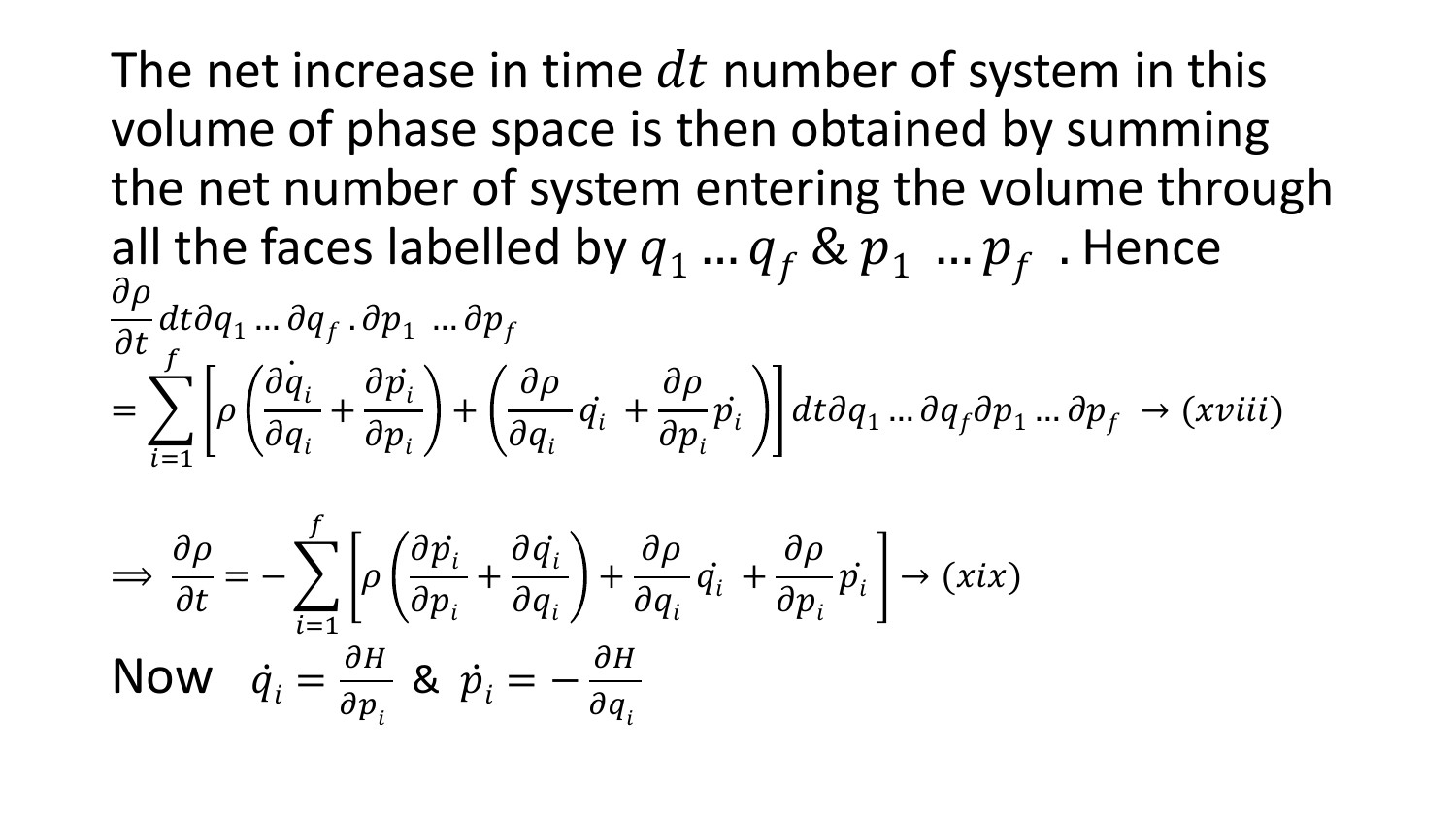#### Now order of differential is immaterial  $\sum$  $i=1$  $\overline{f}$  $\partial\dot{q}_i$  $\partial q_i$  $+$  $\partial \dot{p_{i}}$  $\partial p_i$  $= 0 \rightarrow (xx)$

Therefore

$$
\left(\frac{\partial \rho}{\partial t}\right)_{p,q} = -\sum_{i=1}^f \left(\frac{\partial \rho}{\partial q_i} \dot{q_i} + \frac{\partial \rho}{\partial p_i} \dot{p_i}\right)
$$

$$
\left(\frac{\partial \rho}{\partial t}\right)_{p,q} + \sum_{i=1}^{f} \left(\frac{\partial \rho}{\partial qi} \dot{q}_i + \frac{\partial \rho}{\partial pi} \dot{p}_i\right) = 0 \to (xxi)
$$

## This equation is known as Liouville's Theorem.